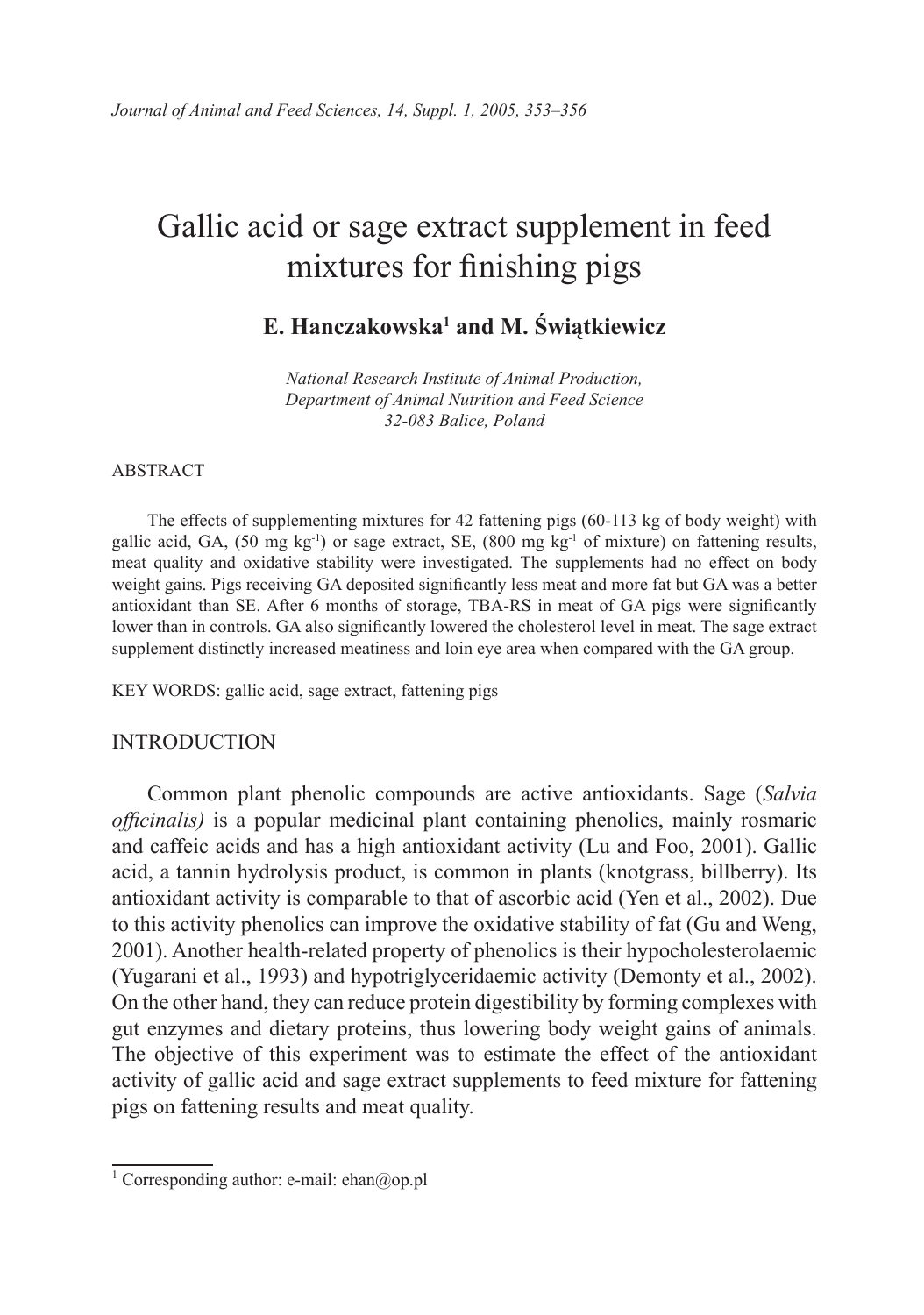# MATERIAL AND METHODS

The experiment was performed on 42 fattening pigs originated from PL  $\times$  PLW sows mated with a Duroc  $\times$  Pietrain boar, kept and fed individually. Fattening was carried out from 60 to 113 kg body weight. All pigs received a standard mixture supplemented with rapeseed oil (4%). It contained 13.2 MJ of ME, 15.1% of crude protein and 0.8% of lysine. Each group comprised 14 animals (7 gilts and 7 barrows). The control group (I) received a mixture without supplement. Group II was fed a mixture supplemented with gallic acid (GA) (50 mg  $kg<sup>-1</sup>$  of mixture) and group III received a supplement of sage extract (SE) (800 mg kg-1 of mixture). SE contained 3.2% phenolic acids, 3.4% tannins and 0.8% flavonoids (DM basis).

Meat colour was measured with Minolta colourimeter in samples of *longissimus dorsi* muscle taken near the last thoracic and first lumbar vertebrae. Water holding capacity was estimated according to Grau and Hamm (1953), cholesterol content in meat according to Rhee et al. (1982) and the fatty acid profile, using a Varian 3400 gas chromatograph. TBA-RS were analysed after 2 weeks and again after 6 months of storage at -20°C. Meat samples were prepared according to a modified method of Salih (Pikul, 1989). Significance of differences between the groups was calculated with statistical one-way analysis of variance (ANOVA) and Duncan's multiple range test using the STATISTICA 5.1 software package.

## **RESULTS**

The supplements had no effect on animals' body weight gains (Table 1). Pigs receiving GA had a significantly lower content of meat in carcass and smaller loin eye area than the SE animals. They had also thicker backfat in point C and higher mean from 5 measurements than the SE animals, but these differences were not statistically significant. There were no significant differences in carcass quality between the control and experimental groups.

| Item                              | Kind of supplement  |                    |                    | <b>SEM</b> |
|-----------------------------------|---------------------|--------------------|--------------------|------------|
|                                   | no supplement       | gallic acid        | sage extract       |            |
| Average daily weight gains, g     | 898                 | 894                | 901                | 0.03       |
| Meat of primal cuts, kg           | 25.72               | 25.45              | 25.84              | 0.31       |
| Loin eye area, $cm2$              | 52.84 <sup>ab</sup> | 51.50 <sup>a</sup> | 57.01 <sup>b</sup> | 1.06       |
| Meat content in carcass, %        | $56.90^{ab}$        | 54.41 <sup>a</sup> | 5747 <sup>b</sup>  | 0.64       |
| Backfat thickness of 5 means., cm | 2.64                | 2.73               | 2.69               | 0.05       |
| Backfat thickness at point C, cm  | 1.34                | 1.49               | 1.33               | 0.06       |

Table 1. Results of the analysis of carca

 $a, b - (P \le 0.05)$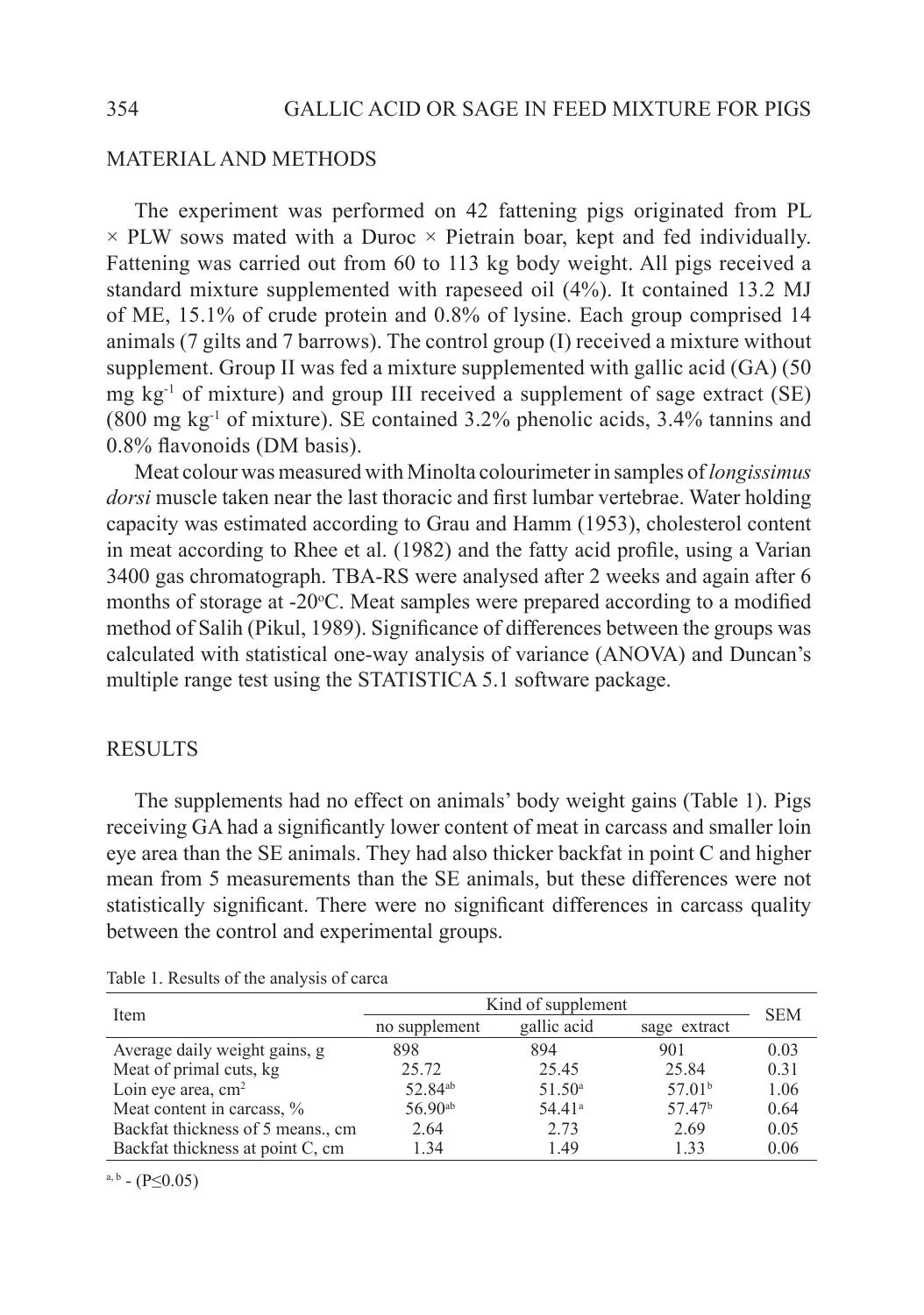# HANCZAKOWSKA E., ŚWIĄTKIEWICZ M. 355

The meat of pigs receiving SE was darker and had a higher water holding capacity than in both remaining groups but these differences were not statistically significant (Table 2). The GA supplement gave the highest oxidative stability of meat, which was significantly higher than in that of control animals after 6 months of freezing. The cholesterol content in meat of pigs from the experimental groups was lower than in controls, but this difference was significant only between the control and GA groups. Both supplements increased the polyunsaturated fatty acid content of meat when compared with controls, but these differences were not significant. A significant difference between the control and GA groups was found in the PUFA  $n_6/n_3$  ratio.

| Item                                                                 | Kind of supplement |                    |                     | <b>SEM</b> |  |  |
|----------------------------------------------------------------------|--------------------|--------------------|---------------------|------------|--|--|
|                                                                      | no supplement      | gallic acid        | sage extract        |            |  |  |
| Meat colour, Hunter: lightness                                       | 45.19              | 45.22              | 43.83               | 0.39       |  |  |
| redness                                                              | 12.86              | 12.86              | 12.75               | 0.11       |  |  |
| vellowness                                                           | 2.81               | 2.81               | 2.81                | 0.10       |  |  |
| Water holding capacity, %                                            | 76.78              | 77.31              | 78.49               | 0.58       |  |  |
| TBA-RS after 2 weeks, mg/kg                                          | 0.318              | 0.264              | 0.282               | 0.01       |  |  |
| TBA-RS after 6 months, mg/kg                                         | 0.502 <sup>b</sup> | 0.407 <sup>a</sup> | $0.425^{ab}$        | 0.02       |  |  |
| Cholesterol, $mg/100g$                                               | 71.84 <sup>b</sup> | 63.21 <sup>a</sup> | 65.35 <sup>ab</sup> | 1.48       |  |  |
|                                                                      |                    |                    |                     |            |  |  |
| Composition of fatty acids in meat, $g/100 g$ of all estimated acids |                    |                    |                     |            |  |  |
| MUFA                                                                 | 47.06              | 46.22              | 47.13               | 0.41       |  |  |
| <b>PUFA</b>                                                          | 15.81              | 17.16              | 16.55               | 0.63       |  |  |
| PUFA <sub>n-6</sub>                                                  | 14.07              | 15.18              | 14.71               | 0.61       |  |  |
| PUFA <sub>n</sub> -3                                                 | 0.67               | 0.80               | 0.72                | 0.03       |  |  |
| PUFA $n-6/n-3$                                                       | 21.14 <sup>b</sup> | 19.13 <sup>a</sup> | $20.46^{ab}$        | 0.37       |  |  |
| <b>SFA</b>                                                           | 37.13              | 36.62              | 36.32               | 0.34       |  |  |
| <b>UFA</b>                                                           | 62.87              | 63.38              | 63.68               | 0.34       |  |  |

Table 2. Meat and fat quality

a,b - (P $\leq$ 0.05), <sup>A,B</sup> - (P $\leq$ 0.01)

### **DISCUSSION**

GA, unlike SE, decreased the loin eye area and meat content in carcasses. Lower accumulation of meat and higher accumulation of fat in carcasses could result from the lower activity of digestive enzymes, especially proteases, due to the formation of phenolics x enzyme complexes (Rohn et al., 2002). On the other hand, meat from the animals receiving GA had a lower TBA-RS index. High antioxidant activity of GA was also found by Yen et al. (2002). Fat extracted from this meat had a higher PUFA content too. The meat of pigs receiving SE showed slightly better oxidative stability than the control. Improvement of oxidative stability of meat after feeding animals with plant extract (rosemary) was also found by Karpińska et al. (2000).